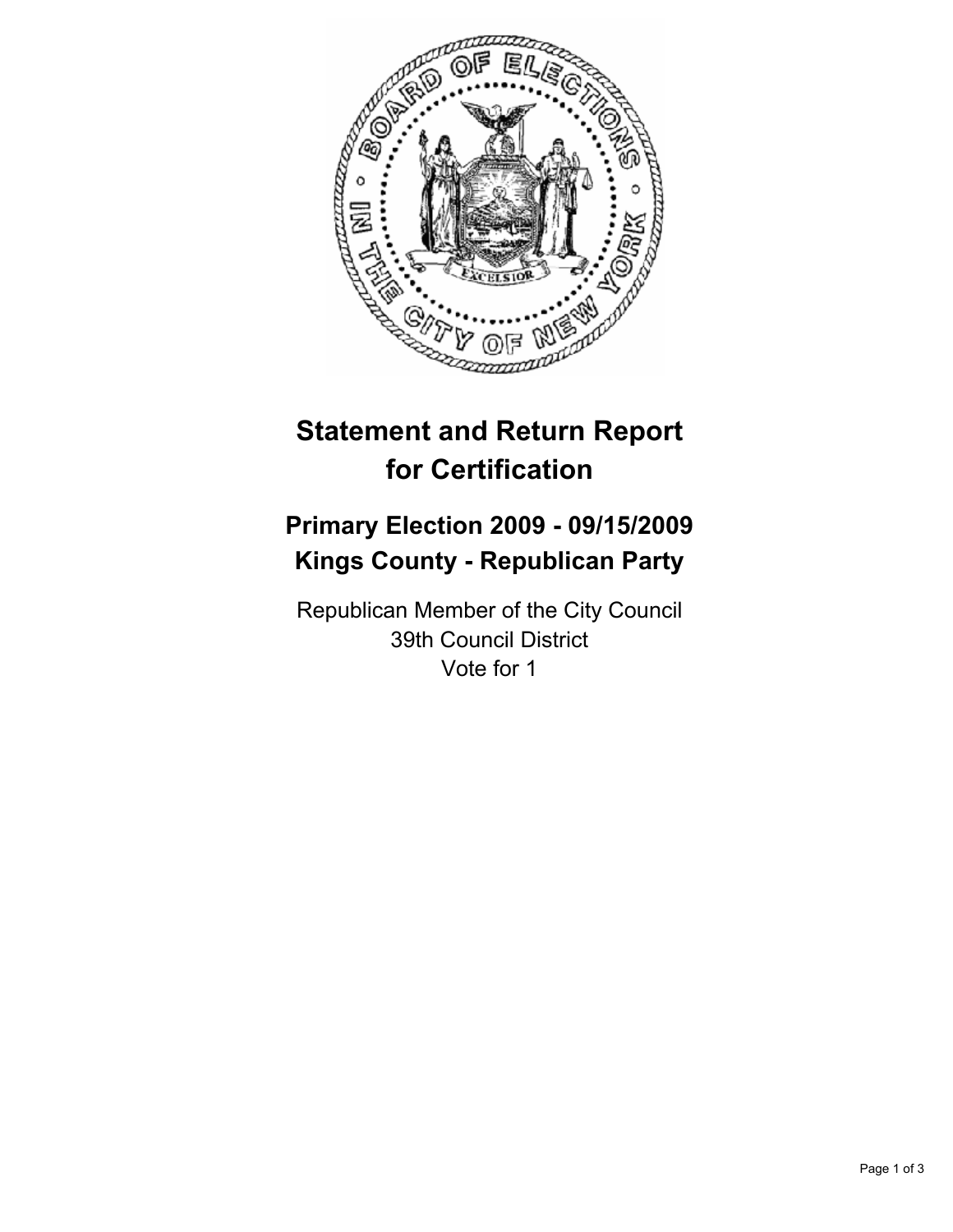

## **Assembly District 44**

| <b>Total Votes</b>   | 271 |
|----------------------|-----|
| <b>GEORGE SMITH</b>  | 58  |
| <b>JOE NARDIELLO</b> | 213 |
| AFFIDAVIT            |     |
| ABSENTEE/MILITARY    | 22  |
| <b>EMERGENCY</b>     |     |

### **Assembly District 48**

| <b>Total Votes</b>   | 72 |
|----------------------|----|
| <b>GEORGE SMITH</b>  | 30 |
| <b>JOE NARDIELLO</b> | 42 |
| AFFIDAVIT            | 0  |
| ABSENTEE/MILITARY    | 3  |
| <b>EMERGENCY</b>     | 0  |
|                      |    |

### **Assembly District 49**

| <b>Total Votes</b>   | 0 |
|----------------------|---|
| <b>GEORGE SMITH</b>  | 0 |
| <b>JOE NARDIELLO</b> | 0 |
| AFFIDAVIT            | 0 |
| ABSENTEE/MILITARY    | 0 |
| <b>EMERGENCY</b>     | 0 |
|                      |   |

#### **Assembly District 51**

| <b>EMERGENCY</b>     | 0  |
|----------------------|----|
| ABSENTEE/MILITARY    | 0  |
| AFFIDAVIT            | 0  |
| <b>JOE NARDIELLO</b> |    |
| <b>GEORGE SMITH</b>  | 39 |
| <b>Total Votes</b>   | 46 |

#### **Assembly District 52**

| <b>Total Votes</b>   | 123 |
|----------------------|-----|
| <b>GEORGE SMITH</b>  | 20  |
| <b>JOE NARDIELLO</b> | 103 |
| AFFIDAVIT            |     |
| ABSENTEE/MILITARY    | 14  |
| <b>EMERGENCY</b>     | 0   |